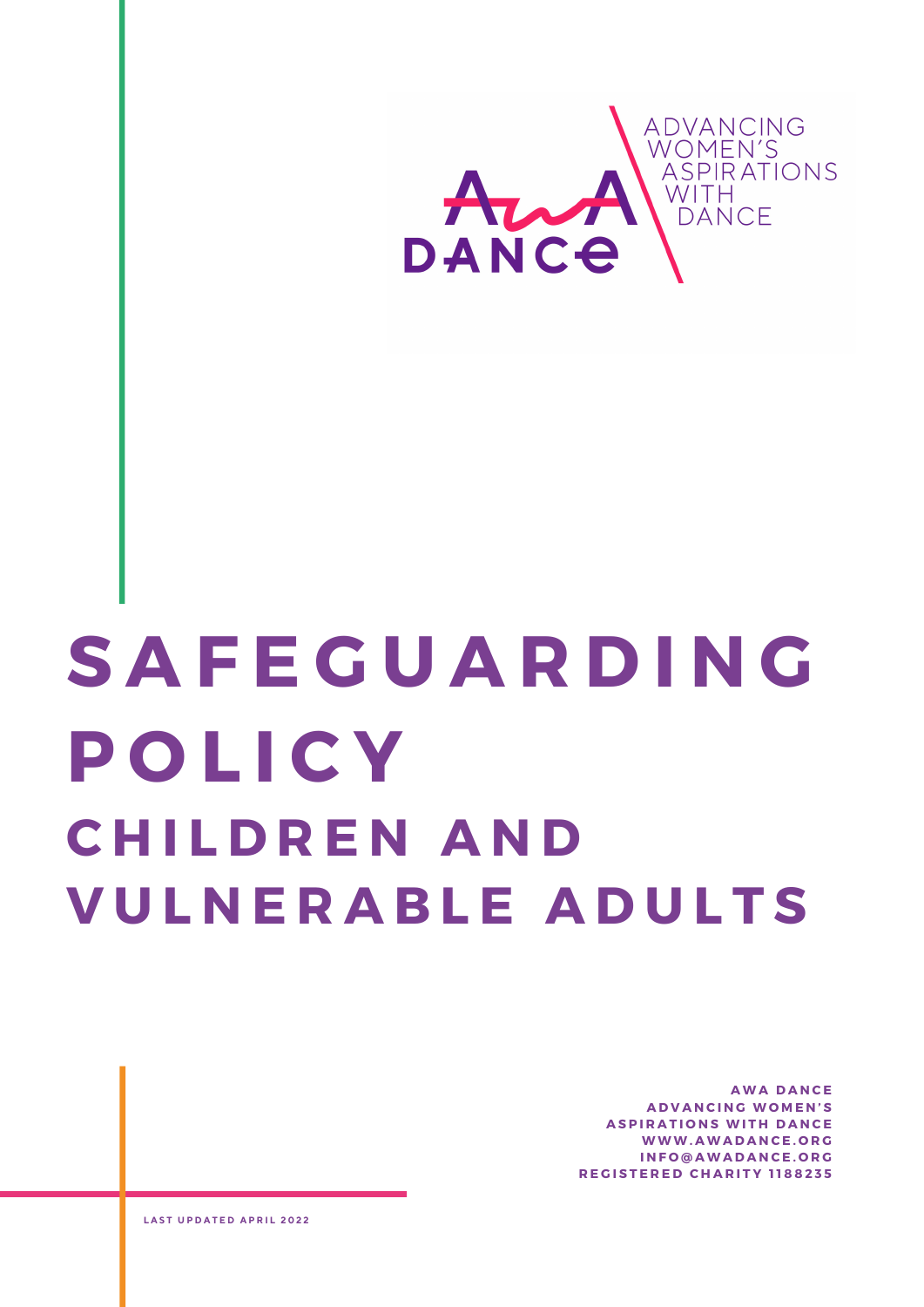# **CONTENTS**

| Commitments and responsibilities in engagement with team members and reporting4 |
|---------------------------------------------------------------------------------|
| Safeguarding from harm to children and child protection commitment5             |
|                                                                                 |
|                                                                                 |
|                                                                                 |
|                                                                                 |
|                                                                                 |
|                                                                                 |
|                                                                                 |
|                                                                                 |
|                                                                                 |
|                                                                                 |
|                                                                                 |
|                                                                                 |
|                                                                                 |
|                                                                                 |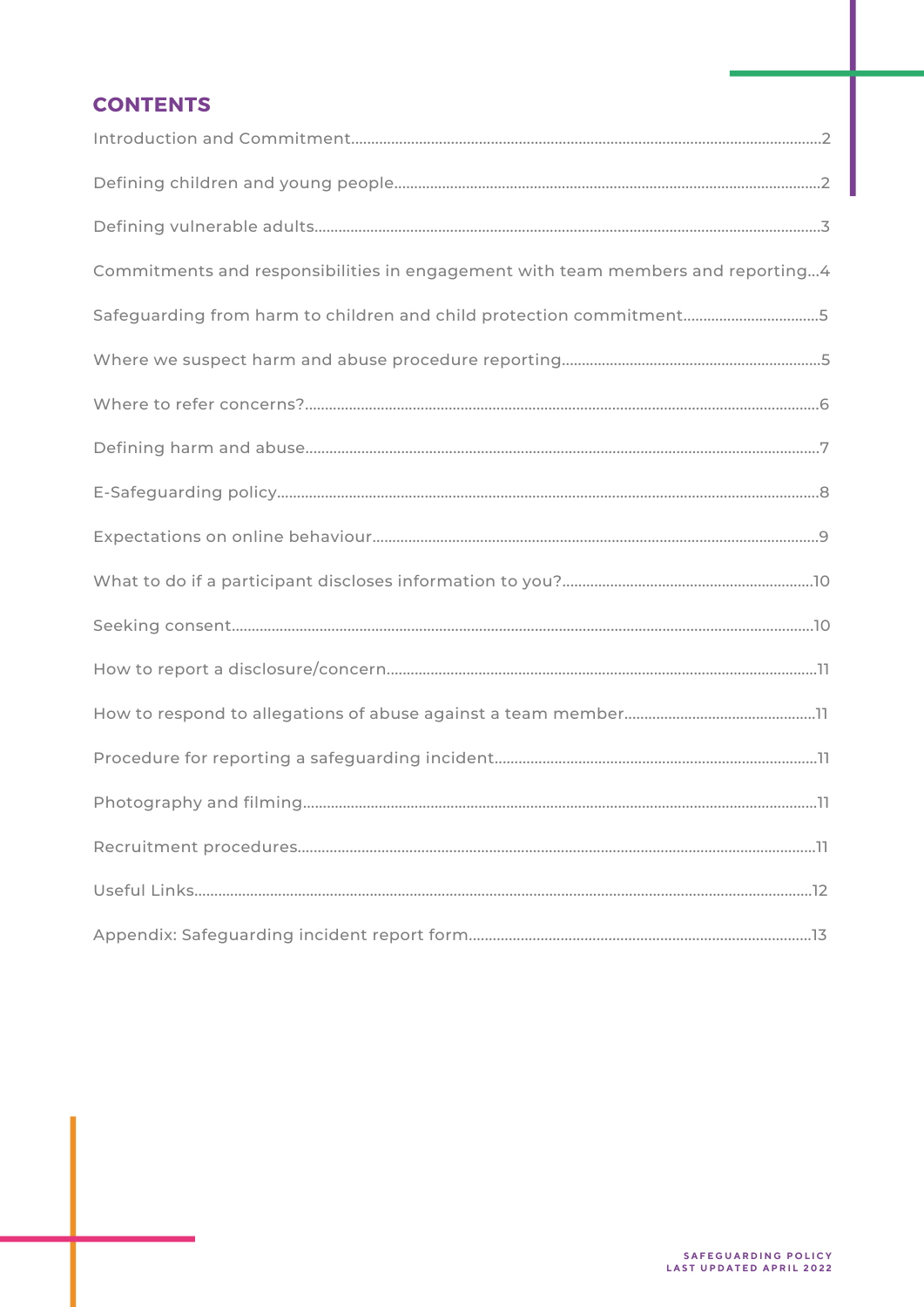# **INTRODUCTION AND COMMITMENT**

This document contains the Safeguarding Policy including the Child Protection Policy, and policies that protect our members within the organisation and other individuals from harm for AWA DANCE.

AWA DANCE (Advancing Women's Aspirations with Dance) is a CIO (Charitable Incorporated Organisation) based in the UK, founded by the choreographer Avatâra Ayuso. AWA DANCE is dedicated to the leadership development of all women and girls, using the transformative power of dance as the tool to empower their voices. We are also a network of creative, confident and inspirational female leaders that contribute to the progress of the dance sector and 21st century society, by sharing and embodying our five core DANCE values: Dream big, take Action, Navigate the world, Create an artistic and leadership voice and Empower others.

The policy is a statement of our intent that we are committed to safeguarding any child or young person or vulnerable adult from harm who is involved in AWA DANCE and its activities. The purpose of this policy is to ensure that the actions of any adult in the context of the work carried out by the organisation are transparent and safeguard and promise the welfare of those involved in AWA DANCE.

All children, young people and vulnerable adults will have the same protection regardless of age, disability, gender, racial heritage, religious belief, sexual orientation or identity. We are committed to anti-discriminatory practice. This policy covers all trustees, staff, anyone working on behalf of AWA DANCE, volunteers, and young people. The key requirements of the policy are that all staff and others are clear about their responsibilities to prevent abuse and safeguard children. This policy aims to outline the procedures which are to be followed in the event of concerns and to provide access to a detailed process by which they can raise concerns.

At AWA DANCE all concerns and allegations of abuse will be taken seriously. It is the responsibility of all staff, contractors and volunteers to take steps to protect children, young people and vulnerable adults, to keep them safe from hazards and to take appropriate action in the event of an accident. It is the responsibility of all staff and volunteers to take reasonable steps to protect children and young people from harm and abuse while in contact with our organisation /our staff and to report any incident of or suspicion of abuse.

# **DEFINING CHILDREN AND YOUNG PEOPLE**

A 'child/young person' is anyone who has not yet reached their 18th birthday. The fact that a child has reached 16 years of age, is living independently, in further education, or working does not change entitlement to services or protection as a child. Our guidelines apply to all children and young people until their 18th birthday.

Safeguarding and promoting the welfare of children and young people means:

- Protecting children from maltreatment
- Preventing impairment of a child's health or development
- Ensuring that children are growing up with the provision of safe and effective care
- Taking action to ensure that children have the best life chances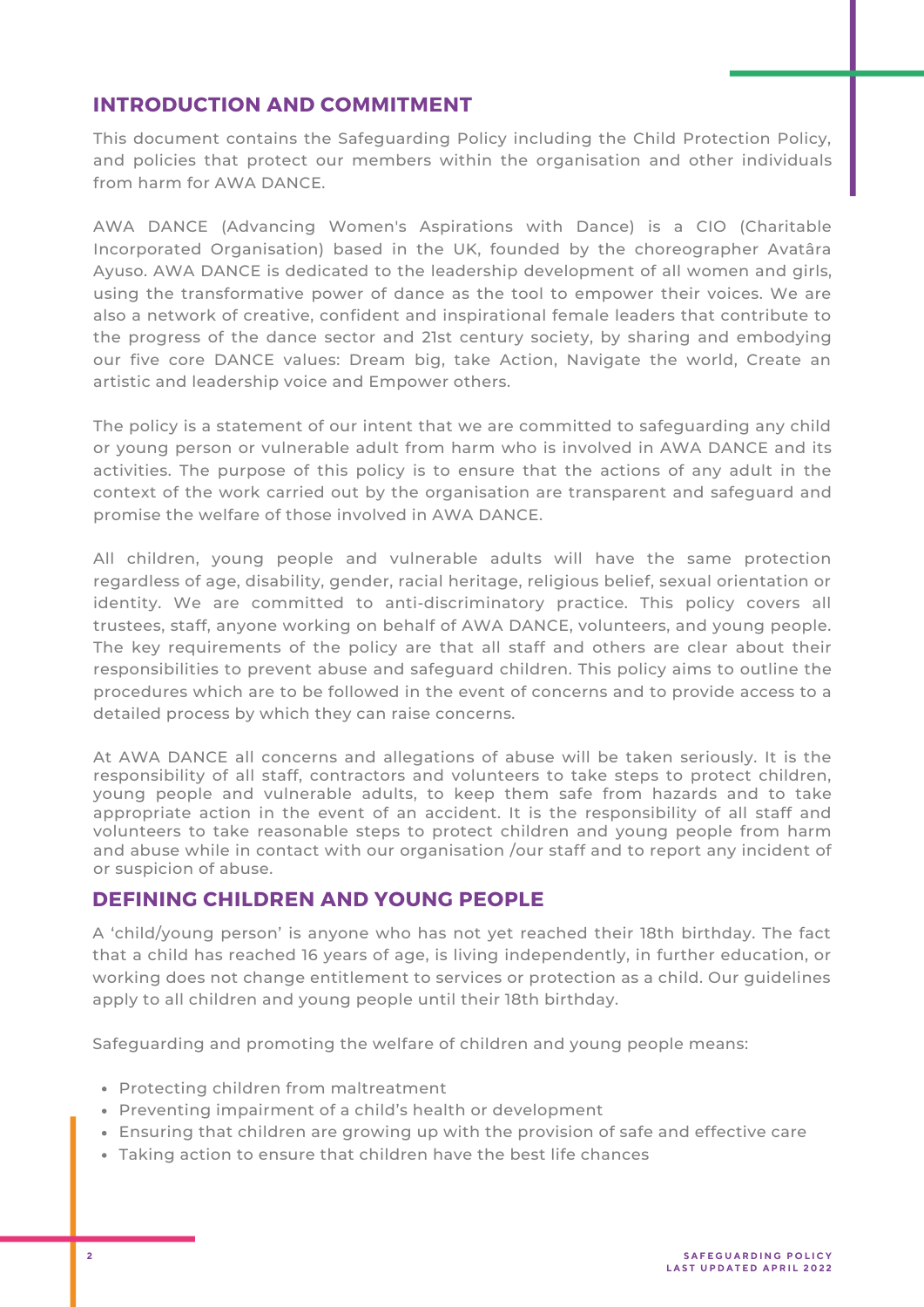We recognise we have a responsibility to protect and safeguard the welfare of all children and young people we work with and that we have an explicit duty to do so under the Children Act 1989 and 2004 and the Education Act. We believe that the welfare of the child is of paramount importance and that no child should be treated any less favourably than others in accessing services that meet their needs. All children, without exception, have the right to protection from abuse regardless of their gender, ethnicity, disability, sexuality or beliefs.

At AWA DANCE we commit to this by:

- Identifying and responding to concerns about a child or young person
- Providing a safe and happy dance environment with a focus on wellbeing
- Having a health and safety policy and risk assessments for all events and activities
- Ensuring our approach to equality, diversity and representation is consistent at all levels of our organisation and is aligned with our anti bullying strategy
- Ensuring all events are well staffed with individuals with appropriate training and checks
- Ensuring all staff and contractors role model safe and appropriate behaviours

# **DEFINING VULNERABLE ADULTS**

Adults who are experiencing or who are at risk of experiencing abuse or neglect and who, because of their care and support needs, are unable to protect themselves from that risk or experience. Adults with care and support needs who are unable to protect themselves will be protected under the safeguarding duty within the Care Act 2014, with their consent or in their best interests where they are unable to consent due to lacking capacity to do so.

As defined in the psychology, sociology, social work and legal fields, a vulnerable adult, or an adult at risk, is a person over the age of 18 who is unable to take care of themselves. It can also refer to one who is unable to protect themselves against significant harm or exploitation.

Our approach to the protection of vulnerable adults recognises the threat of the principles of abuse, mentioned above. Further, there are additional considerations on adults safeguarding.

Please take the time to watch this 5-minute video to understand our approach to adult safeguarding. [Watch](https://www.youtube.com/watch?v=3i5ejonS7mg) this 5min video.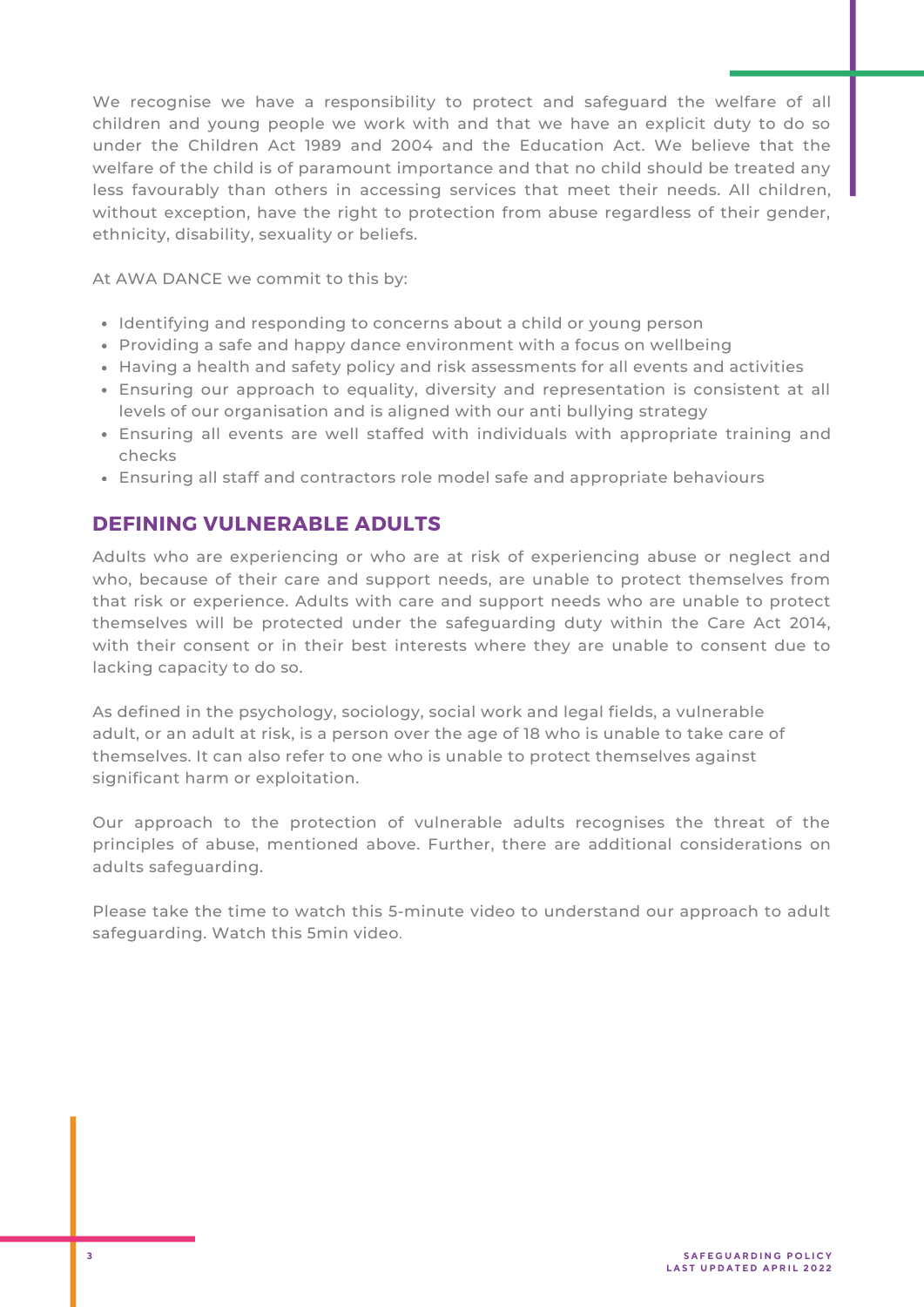#### **KEY PERSONNEL**

Designated Senior Person (DSP) for child Email: avatara@awadance.org protection and safeguarding at AWADANCE Tel: 07513464074 is Avatâra Ayuso (Dance & Leadership Curriculum and Safeguarding Associate) It is their role to coordinate and advise on matters relating to safeguarding and all safeguarding concerns should be shared directly with them in the first instance.

Designated Deputy Person (DDP) for child Email: anna@awadance.org protection and safeguarding at AWADANCE Tel: 07818170248 is Anna Quiney (Founder and Director of AWA DANCE)

Nominated Child Protection Trustee at Tel: 07917130133 AWADANCE is Asma Hussain

# **USEFUL CONTACT DETAILS**

- NSPCC Helpline: 0800 800 5000 or help@nspcc.org.uk
- hildLine: 0800 1111 (textphone 0800 400 222) or www.childline.org.uk
- Mermaids Help Line 0808 801 0400 or info@mermaidsuk.org.uk www.marmaidsuk.org.uk

# **COMMITMENT & RESPONSIBILITIES IN ENGAGEMENT WITH TEAM MEMBERS INCLUDING REPORTING**

- All individuals working at or for who have contact with children, young people and vulnerable adults are required to hold a valid, clear Enhanced DBS check. No staff, contractors or volunteers will be employed or able to volunteer if they are barred from working with children, young people and vulnerable adults, and in the event of an incident where a member of staff must be dismissed (or chooses to leave) because they have harmed a child, young people or vulnerable adult DBS will be notified.
- If any member of staff or volunteer has concerns about the behaviour or conduct of another individual within the organisation the nature of the concern should be reported to Avatâra Ayuso (DSP) or in the event, she is part of the concern the organisation's nominated Child Protection trustee should be contacted directly.
- The member of staff who has a concern or to whom the allegation or concern is reported should not question the child or investigate further. The designated safeguarding person, Avatâra Ayuso will report the matter to the Local Social Email: [WSChildrenServices@westsussex.gov.uk](mailto:WSChildrenServices@westsussex.gov.uk) Phone: 01403 229900
- If an allegation or concern is raised about a member of staff, outside of work, this may still present a risk of harm to children for whom that member of staff is responsible and as such the general principles of this policy still apply.
- If a child, young person or vulnerable adult is in immediate risk then the police should be contacted immediately on 999.
- If you are unsure what to do contact the NSPCC or ChildLine (see contact numbers in the above table).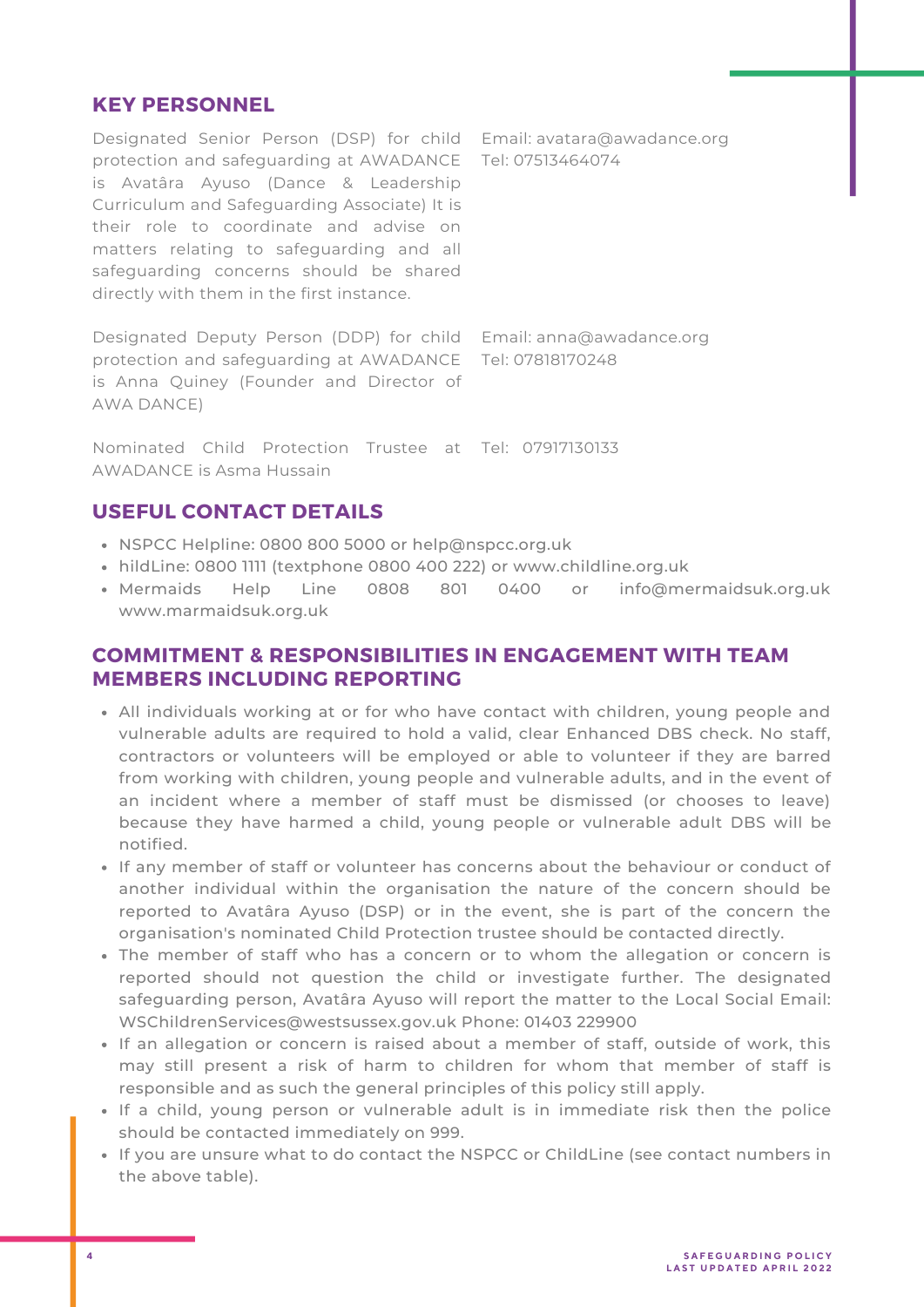# **SAFEGUARDING FROM HARM TO CHILDREN AND CHILD PROJECTION COMMITMENT**

Everybody working with children at or on behalf of AWA DANCE must be alert to the needs of children and the risk of harm. All staff, contractors and volunteers should be able to recognise, and know how to act upon evidence that a child's health or development is being impaired or that a child is suffering or likely to suffer significant harm.

We will ensure:

- Appropriate recruitment and selection procedures are used
- Provision of safeguarding training for all staff and volunteers
- All staff and volunteers hold a clear and current Enhanced DBS check
- We will take all practical steps to ensure that no one working with us or for us would put a child in a situation of unreasonable risk to their health and safety.
- We will not harm or abuse children within our care and will take all reasonable steps to ensure no one working with us or around us within the community could harm or abuse a child in our care.
- We will ensure good reporting to our DSP and onward to children's social care
- wherever we suspect harm. We will foster an environment of good communication,
- transparency and trust.
- All staff, contractors and volunteers have a strict duty to never subject a child or young
- person to any form of harm or abuse.
- During the registration process, relevant contact and medical information shall be
- collected and access to emergency information will be available to teaching staff and
- volunteers at every event.
- We will listen to children and young people and address any safety concerns they may
- have.
- We understand that the welfare of all children is of paramount importance.

# **WHERE WE SUSPECT HARM AND ABUSE PROCEDURE: REPORTING**

Every member of staff has a duty to be alert to the signs of harm and abuse. Where they have concerns, these should be recorded carefully and accurately. All concerns should be discussed with the AWA DANCE Designated Safeguarding Person (DSP). A decision shall then be made with the DSP regarding sharing this concern onward to children's social care or the police as required.

Where possible and only if it is safe to do so the staff member who has the concern, or the DSP, should let the parent / carer of that child, young person or vulnerable adult know that they intend to raise that concern with Social Care and they should seek their permission to share information.

Please be aware if the parent declines to consent and your concerns regarding harm/significant harm AWA DANCE are still duty bound to share with Children's/ Adult Social Care where we believe there is a risk of or the experience of significant harm. In the absence of the DSP all concerns should be shared directly with Children's/Adults social care and the information shared with the DSP on their return. A necessary referral to Children's/Adult Social Care should never be delayed due to staff absence.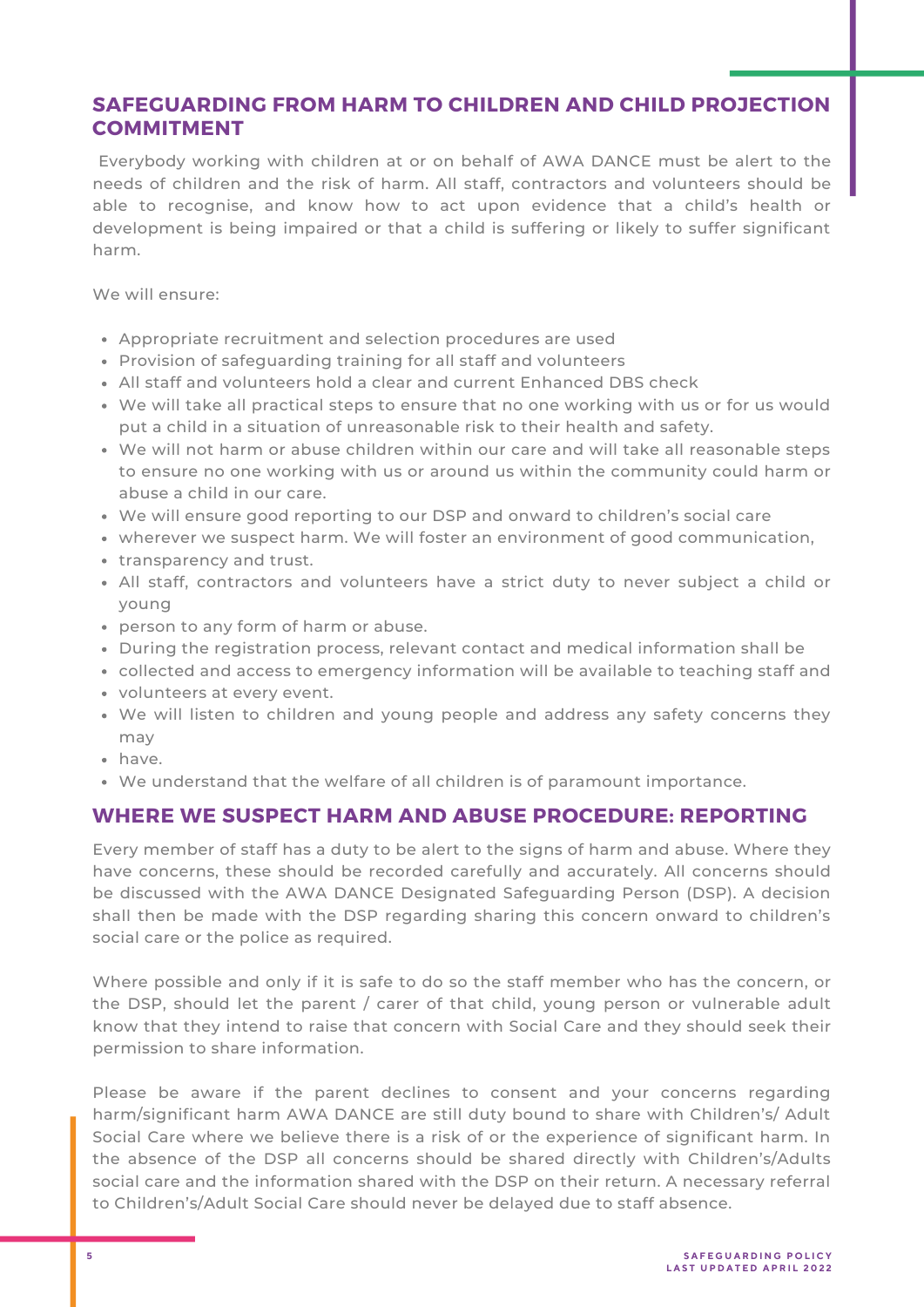# **WHERE TO REFER CONCERNS?**

It is important to understand where a referral should be made.

- When a safeguarding concern is raised about a child, young person or vulnerable adult their information should be shared with the social care team in the local authority area where they live, and this will be the responsibility of the DSP.
- You will need to confirm the child's, young person or vulnerable adults address to do this.
- If you do not have the address, you can still make a referral. This information can be sought through the registration process of the event in question if the child, young person or vulnerable adults is unable to tell you this. If the concern is about an adult in a position of trust who has harmed a child, young person or vulnerable adult this concern should also be raised to the Local Authority Designated Officer in the area where the 'work' has taken place. Where a child, young person or vulnerable adult has attended an event from overseas they are still protected by the law in the UK during their time in the UK so any instances of harm to them should be reported as a crime to the police.
- If a young person (ages 18 -25) with extended provision under the SEND code of practice is harmed / discloses harm this information should be shared with Adult Social Care.
- All information sharing must be Data Protection Act and GDPR compliant. Sharing must be discrete, appropriate, honest and accurate, but it is important for all staff and volunteers to be aware GDPR and Data Protection law does not create a barrier to sharing safeguarding information and all concerns MUST be shared with the DSP and children's safeguarding as necessary.

#### **DEFINING HARM AND ABUSE**

#### Types of Abuse

Bullying and cyberbullying Bullying is behaviour that hurts someone else. It includes name calling, hitting, pushing, spreading rumours, threatening or undermining someone. It can happen anywhere – at school, at home or online. It's usually repeated over a long period of time and can hurt a child both physically and emotionally. What is cyberbullying? Cyberbullying is bullying that takes place online. Unlike bullying offline, online bullying can follow the child wherever they go, via social networks, gaming and mobile phone.

Child Sexual Exploitation Child sexual exploitation (CSE) is a type of sexual abuse. When a child or young person is exploited, they're given things, like gifts, drugs, money, status and affection, in exchange for performing sexual activities. Children and young people are often tricked into believing they're in a loving and consensual relationship. This is called grooming. They may trust their abuser and not understand that they're being abused.

Children and young people can be trafficked into or within the UK to be sexually exploited. They're moved around the country and abused by being forced to take part in sexual activities, often with more than one person. Young people in gangs can also be sexually exploited.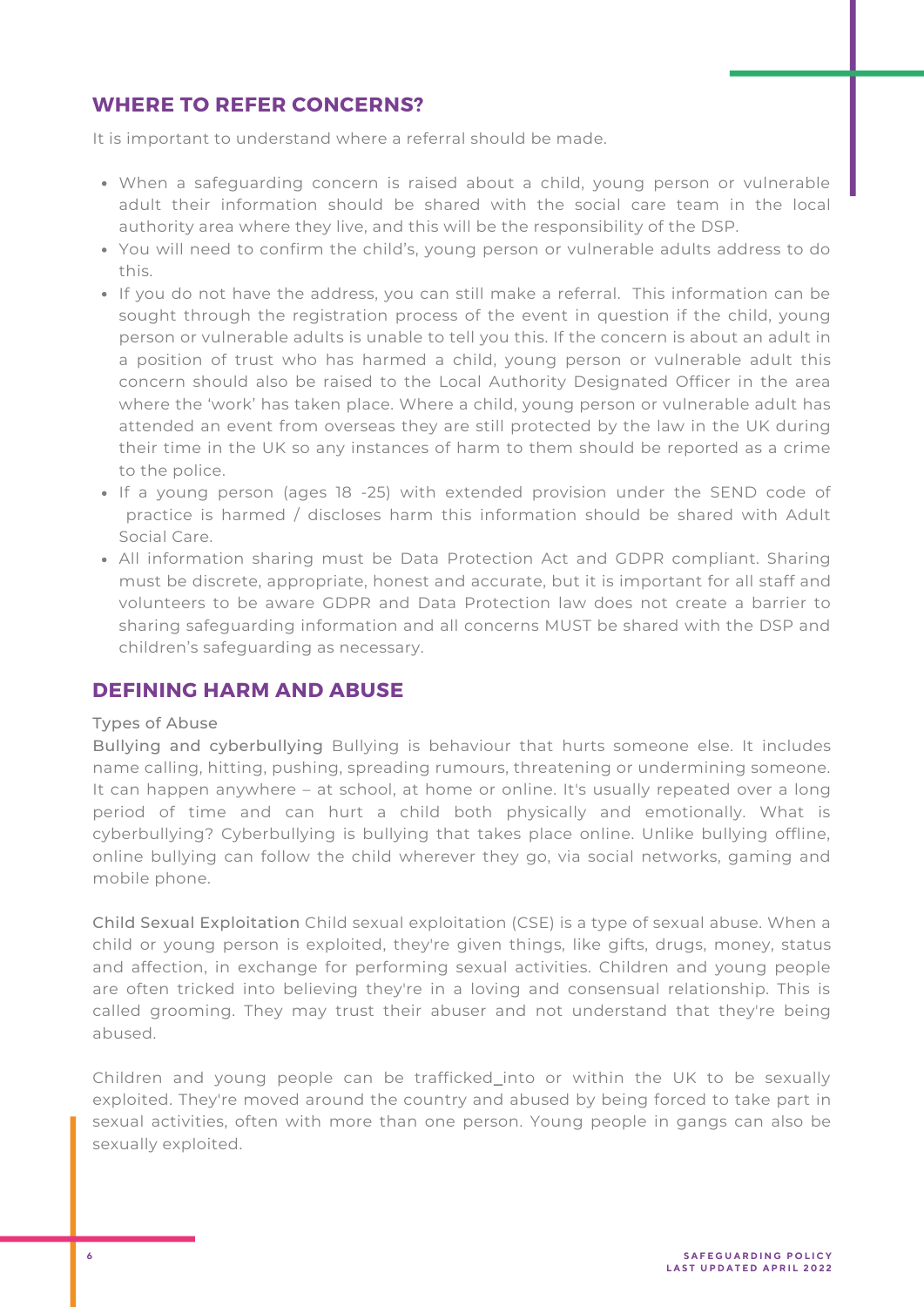Sometimes abusers use violence and intimidation to frighten or force a child or young person, making them feel as if they've no choice. They may lend them large sums of money they know can't be repaid or use financial abuse to control them.

money they know can't be repaid or use financial abuse to control them.<br>Anybody can be a perpetrator of CSE, no matter their age, gender or race. The relationship could be framed as friendship, someone to look up to or romantic. Children and young people who are exploited may also be used to 'find' or coerce others to join groups.

Child Trafficking is where children and young people are tricked, forced or persuaded to leave their homes and are moved or transported and then exploited, forced to work or sold. Children are trafficked for:

- sexual exploitation
- benefit fraud
- forced marriage
- domestic slavery like cleaning, cooking and childcare
- forced labour in factories or agriculture
- committing crimes, like begging, theft, working on cannabis farms or moving drugs.

Trafficked children experience many types of abuse and neglect. Traffickers use physical, sexual and emotional abuse as a form of control. Children and young people are also likely to be physically and emotionally neglected and may be sexually exploited.

Child Exploitation and Gangs Criminal exploitation is child abuse where children and young people are manipulated and coerced into committing crimes.

Domestic Abuse Domestic abuse is any type of controlling, bullying, threatening or violent behaviour between people in a relationship. It can seriously harm children and young people and witnessing domestic abuse is child abuse.

Emotional Abuse Emotional abuse is any type of abuse that involves the continual emotional mistreatment of a child. It's sometimes called psychological abuse. Emotional abuse can involve deliberately trying to scare, humiliate, isolate or ignore a child. Emotional abuse is often a part of other kinds of abuse, which means it can be difficult to spot the sign or tell the difference, though it can also happen on its own

Female Genital Mutilation FGM is when a female's genitals are deliberately altered or removed for non-medical reasons. It's also known as 'female circumcision' or 'cutting' but has many other names.

Grooming is when someone builds a relationship, trust and emotional connection with a child or young person so they can manipulate, exploit and abuse them. Children and young people who are groomed can be sexually abused, exploited or trafficked. Anybody can be a groomer, no matter their age, gender or race. Grooming can take place over a short or long period of time – from weeks to years. Groomers may also build a relationship with the young person's family or friends to make them seem trustworthy or authoritative.

Neglect is the ongoing failure to meet a child's basic needs and the most common form of child abuse. A child might be left hungry or dirty, or without proper clothing, shelter, supervision or health care. This can put children and young people in danger. And it can also have long term effects on their physical and mental wellbeing.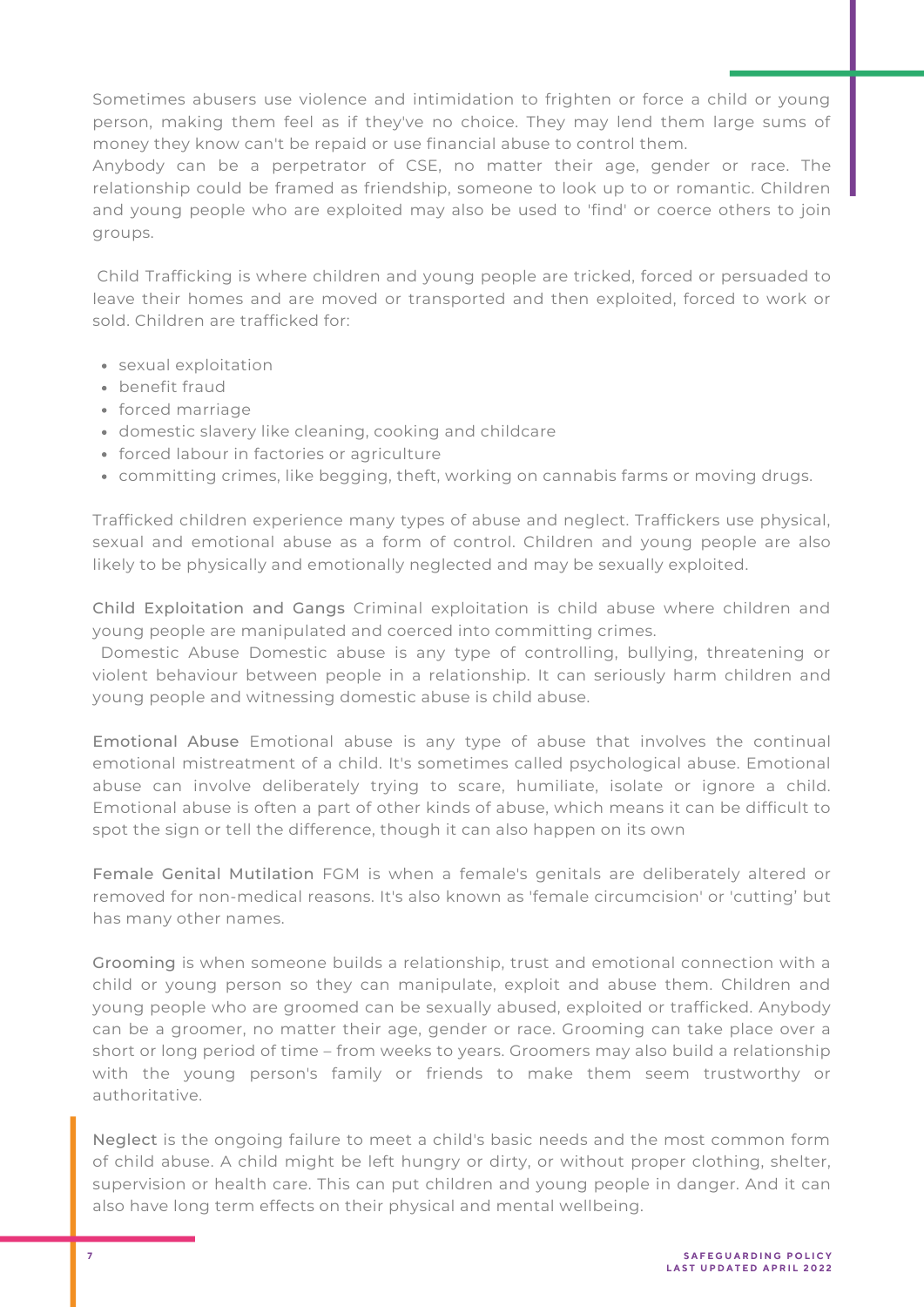Non-Recent Abuse Non-recent child abuse, sometimes called historical abuse, is when an adult was abused as a child or young person under the age of 18. Sometimes adults who were abused in childhood blame themselves or are made to feel it's their fault. But this is never the case: there's no excuse for abuse.

Online Abuse Online abuse is any type of abuse that happens on the internet. It can happen across any device that's connected to the web, like computers, tablets and mobile phones. And it can happen anywhere online, including: social media , text messages and messaging apps, emails , online chats , online gaming , live-streaming sites.

Children can be at risk of online abuse from people they know or from strangers. It might be part of other abuse which is taking place offline, like bullying or grooming. Or the abuse might only happen online.

Physical Abuse Physical abuse is when someone hurts or harms a child or young person on purpose. It includes:

- hitting with hands or objects
- slapping and punching
- kicking
- shaking
- throwing
- poisoning
- burning and scalding
- biting and scratching
- breaking bones
- drowning.

It's important to remember that physical abuse is any way of intentionally causing physical harm to a child or young person. It also includes making up the symptoms of an illness or causing a child to become unwell.

Sexual Abuse When a child or young person is sexually abused, they're forced or tricked into sexual activities. They might not understand that what's happening is abuse or that it's wrong. And they might be afraid to tell someone. Sexual abuse can happen anywhere – and it can happen in person or online.

It's never a child's fault they were sexually abused – it's important to make sure children know this.

Further details on the types of abuse listed above and the signs to look for are available via https://www.nspcc.org.uk/what-is-child-abuse/types-of-abuse/

# **E-SAFEGUARDING POLICY**

Communication between adults and between children / young people and adults, by whatever method, should be transparent and take place within clear and explicit boundaries. This includes the wider use of technology such as mobile phones, text messaging, social networks, e-mails, digital cameras, videos, webcams, websites, forums and blogs.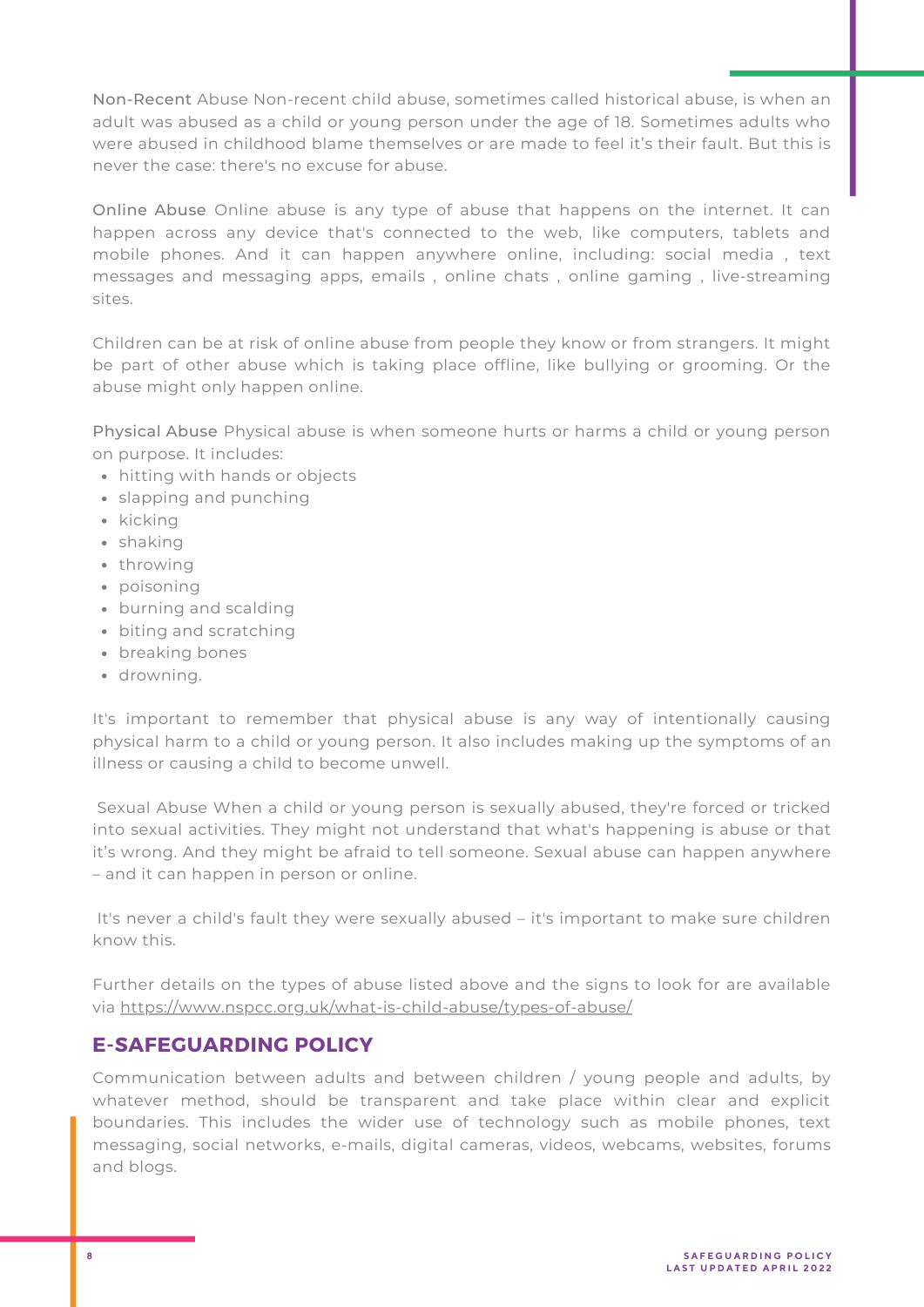When using digital communications, staff and volunteers should:

- Only contact children and young people for professional reasons and in accordance with the policies and professional guidance of the school.
- Not share any personal information with a child or young person e.g., should not give their personal contact details to children and young people including email, home or mobile telephone numbers.
- Not request, or respond to, any personal information from the child/young person, other than that which might be appropriate as part of their professional role, or if the child is at immediate risk of harm.
- Not send or accept a friend request from the child/young person on social networks.
- Be aware of and use the appropriate reporting routes available to them if they suspect any of their personal details have been compromised.
- Ensure that all communications are transparent and open to scrutiny.
- **Be careful in their communications with children to avoid any possible problems.**

# **EXPECTATIONS OF ONLINE BEHAVIOUR**

All staff, volunteers and online participants should be committed to the following.

- It is important to agree to the expectations of all online interactions and ensure that dance teachers understand and adhere to these. These include ensure you respect the feelings, rights, values and intellectual property of others, that passwords are not shared with people not invited to the calls (or any conferencing platform) and that all participants should sign into the conferencing platform 5-10 minutes before the scheduled start time.
- The safeguarding of participants is paramount and takes precedence overall.
- Identify a suitable environment for the call. Discourage, where possible, participants from making video calls from their bedroom.
- Appropriate clothing for all participants.
- No personal items visible in the background.
- Distractions and disturbances minimised.
- Using a headset or headphones.
- Cameras optional, but preferred.
- Adherence of all to relevant behaviour and conduct policies.
- Maintain a central register of all video calls and contact this should include the link to the call.
- Adherence to the pre-agreed policy for the recording of sessions.
- Capitalise on engagement opportunities with parents and carers to ensure that they are well informed (this may include parents/carers observing or participating in sessions)

https://swgfl.org.uk/resources/safe-remote-learning/online-tutoring/

The charity is not responsible for any injuries that occur during any delivered activities and due to the remote nature of online sessions, the charity is unable to administer any first aid, should it be required.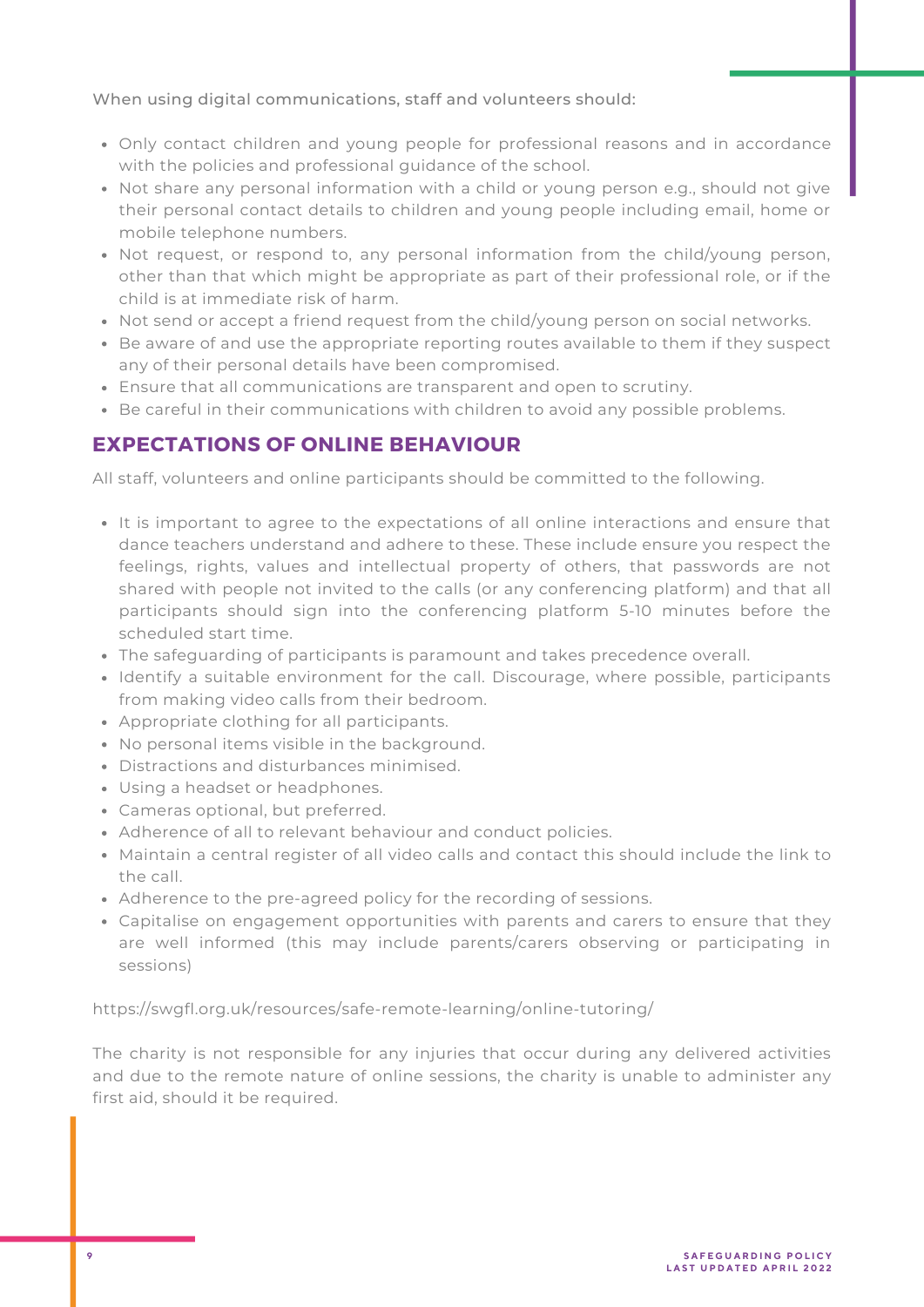# **WHAT TO DO IF A PARTICIPANT DISCLOSES INFORMATION TO YOU?**

The term 'disclosure' is generally used to describe what happens when a child or a vulnerable adult says that they are being abused. There are many other ways that a concern may come about, including when another child or adult makes a disclosure. Any disclosure should be taken seriously. Staff and artists working within AWA DANCE should adhere to the following procedures:

- Listen carefully to what they're saying. Be patient and focus on what you're being 1. told. Try not to express your own views and feelings. If you appear shocked or as if you don't believe them, it could make them stop talking and take back what they've said.
- 2.Give them the tools to talk. If they're struggling to talk to you, show them the Childline's letter builder tool. It uses simple prompts to help them share what's happening and how they're feeling. <https://www.childline.org.uk/toolbox/>
- Let them know they've done the right thing by telling you. Reassurance can make a 3. big impact. If they've kept the abuse a secret it can have a big impact knowing they've shared what's happened.
- 4.Tell them it's not their fault. Abuse is never a child's fault. It's important they hear, and know, this.
- 5.Say you'll take them seriously. They may have kept the abuse secret because they were scared, they wouldn't be believed. Make sure they know they can trust you and you'll listen and support them, but you can't promise to keep this to yourself and might need to be shared with the relevant bodies. Don't confront the alleged abuser as confronting the alleged abuser could make the situation worse for the child.
- Explain what you'll do next. For younger children, explain you're going to speak to 6. someone who will be able to help. For older children, explain you'll need to report the abuse to someone who can help.
- Report what the child has told you as soon as possible. Report to the Designated 7.Safeguarding Person at AWA DANCE, as soon after you've been told about the abuse so the details are fresh in your mind and action can be taken quickly. It can be helpful to take notes as soon as you've spoken to the child and keep them in a safe place until passed to the safeguarding lead of the appropriate organisation. Try to keep these as accurate as possible.

#### **SEEKING CONSENT**

When working with children and young people you have a legal duty to share information with your DSP and you must do so immediately. When working with adults you have a legal duty to respect their consent. Information cannot be shared unless they consent for you to do so. Information regarding safeguarding adults may only be shared without consent where there is:

- a broader public protection risk (e.g., others could be harmed for example organisational abuse)
- the information you wish to share is about a crime
- the person who you are concerned about does not have the mental capacity to give informed consent to that decision. \*

\*You may assume an individual lacks capacity only if you have done everything in your power to help them to decide for themselves, but they are still functionally unable to decide regarding consent and you believe that this is due to an underlying impairment or disturbance of the functioning of their mind or brain caused for example through illness or injury.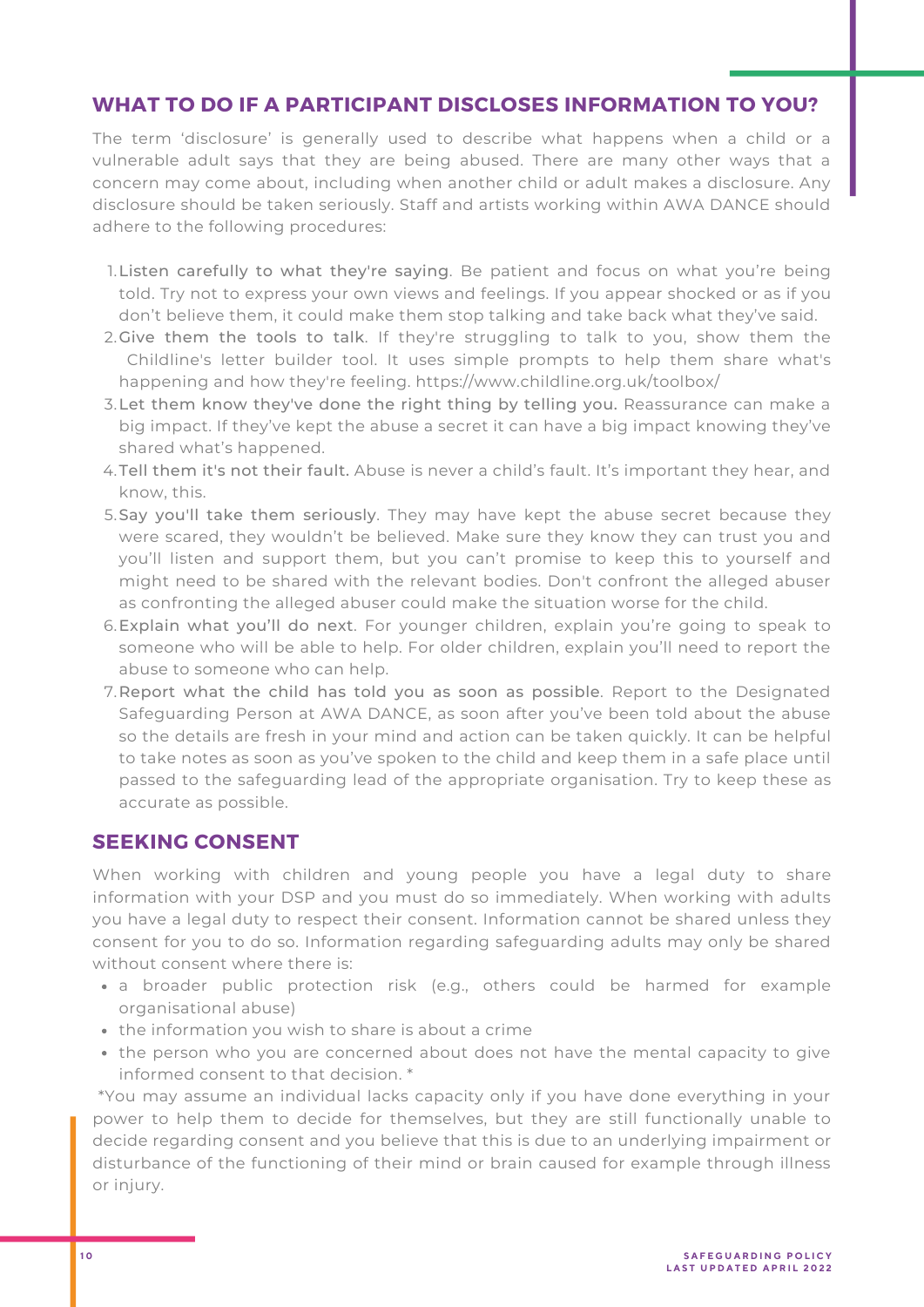# **HOW TO REPORT A DISCLOSURE/CONCERN?**

A detailed record should always be made at the time of the disclosure/concern using the AWA DANCE Safeguarding Incident Report form (in the appendix at the end of this document). In recording, you should confine yourself to the facts and do not include your own opinions. In an emergency, when you or someone else is in immediate danger, please phone the police on 999. This record should be submitted to the DSP.

# **HOW TO RESPOND TO ALLEGATIONS OF ABUSE AGAINST A TEAM MEMBER?**

Report the matter immediately to the DSP who will contact the Local Authority Designated Officer or Safeguarding adults' team as required.

# **PROCEDURE FOR REPORTING A SAFEGUARDING INCIDENT**

- Member of staff has concerns about a participant's safety or welfare 1.
- 2.Member of staff makes notes of their concerns using the reporting form and discusses them with the DSP (or Deputy Safeguarding Person/most senior member of staff if DSP is not available).
- 3.The DSP takes advice THE Local Authority Designated Officer or Safeguarding adults' team as required. If necessary, the DSP refers the case to the Local Authority Children Social Services via phone or the local authority safeguarding adults' team in writing within 48hrs. The Local Authority Children Social Services confirms receipt and decides on the appropriate action to be taken.
- 4. The Local Authority Children Social Services advises what course of action should be taken. This may include referral to other services or removal of the individual from the care of the individual or environment under investigation

#### **PHOTOGRAPHY AND FILMING**

AWA DANCE uses photos and video footage (images) of participants in publicity material. Images of participants in AWA DANCE workshops/sessions will only be used if written consent has been obtained from that adult or a parent, guardian or relevant school authority. AWA DANCE will take reasonable steps to ensure that reproduction of a participant's image does not put any participant at risk. AWA DANCE will not attach names of participants to any photography or film material. Photos or video will only be taken on Charity equipment, but a member of AWA DANCE in possession of an Enhanced DBS check.

# **RECRUITMENT PROCEDURES**

We are committed to carrying out safe recruitment, selection and vetting processes when recruiting both paid staff and unpaid volunteers to work within the organisation thus ensuring their eligibility and suitability to work with young people.

AWA DANCE will ensure its own staff and freelance artists that have direct contact with children, young people or vulnerable adults have an Enhanced DBS. We will check the status of each DBS check once it reaches its 2-year limit. Anyone without an Enhanced DBS will be accompanied by a nominated member of staff with an Enhanced DBS check. Anyone who works with us will be provided with a copy of our Safeguarding Policy. Everyone will be supplied with this policy.

All staff, freelancers and volunteers will be made familiar with AWA DANCE policies and procedures on safeguarding. Appropriate training will enable individuals to recognise their responsibilities regarding their own good practice, the reporting of poor practice and concerns of possible abuse. The core team of the charity have all completed Prevent training which is the government agenda to address radicalisation.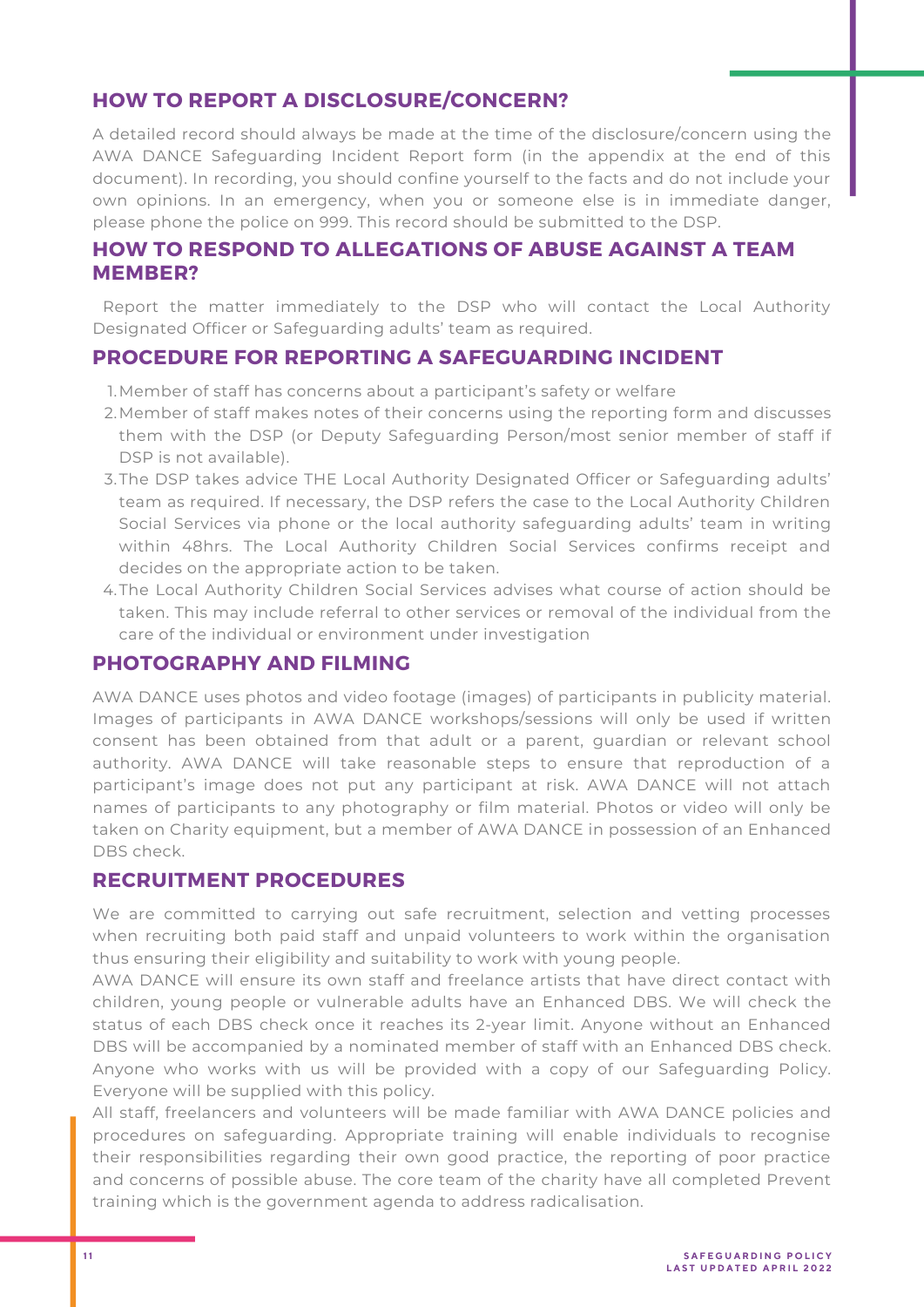# **USEFUL LINKS FROM GOV.UK**

- Schools, colleges and children's services Safeguarding children: detailed information https://www.gov.uk/topic/schools-colleges-childrens-services/safeguarding-children
- Policy paper Safeguarding policy: protecting vulnerable adults

https://www.gov.uk/government/publications/safeguarding-policy-protecting-vulnerableadults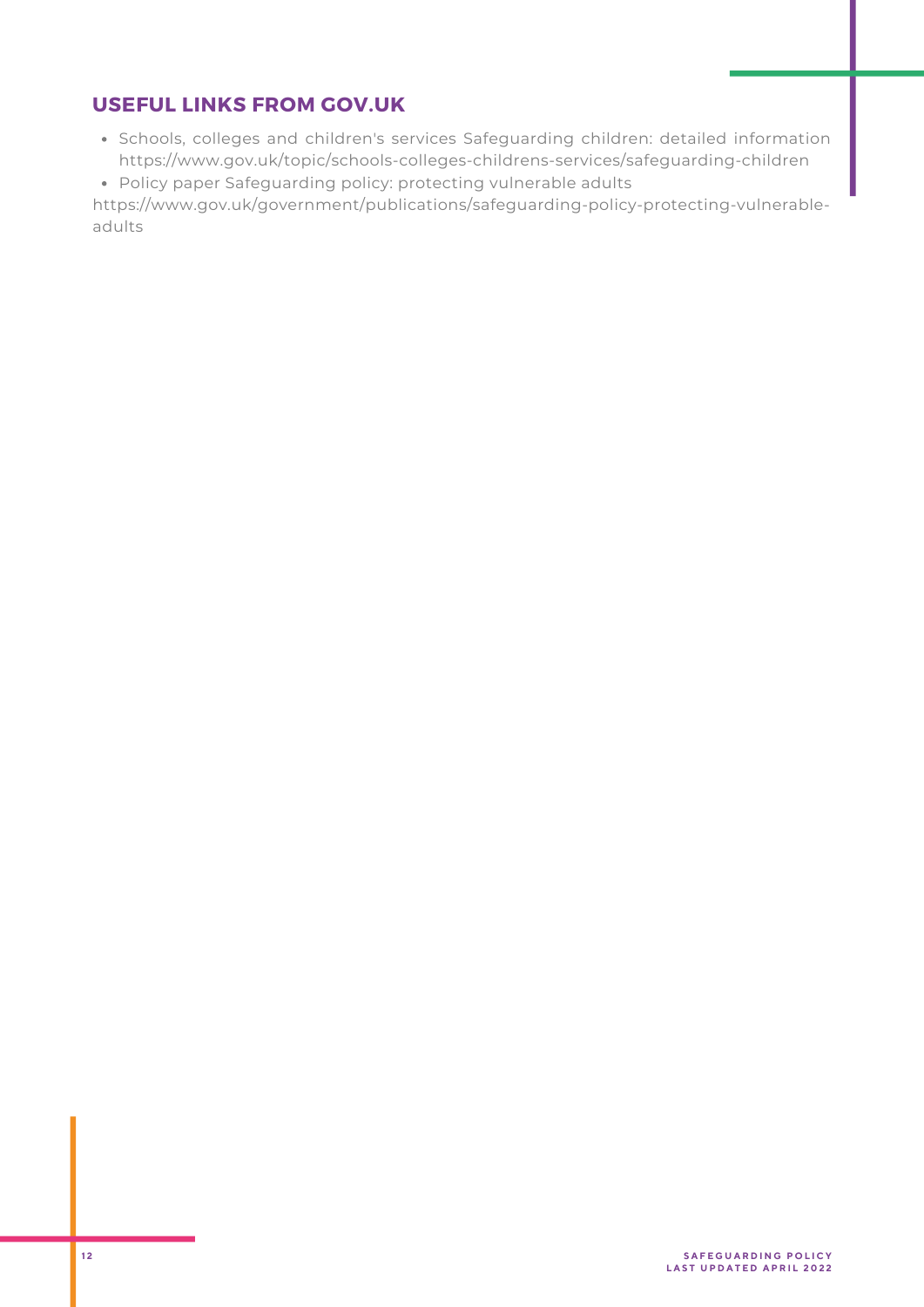# **APPENDIX – SAFEGUARDING INCIDENT REPORT FORM**

Please indicate what you are reporting

- ☐ I have a concern that abuse may be occurring
- ☐ I was involved in an incident with a participant
- $\Box$  I accidentally hurt a participant
- □ A participant misinterpreted or misunderstood something I have done
- ☐I was a witness to one of the above (please indicate which one)
- ☐ I have received an allegation of abuse
- $\Box$  A participant has told me that they are being abused

Safeguarding Incident Report Form Date of record:  $\Box$  Date of incident:

| Name of referrer:            | Role of referrer: |
|------------------------------|-------------------|
| Contact details of referrer: | Participant name: |

Year Group/Age:

Any other useful information about participant (school/address etc):

Details of concern or incident:

Tips: use body map if appropriate/use full names if possible/any other notes (including those taken at time of disclosure), may be attached to this form/include any action you may have taken so far and the reasons for doing so.

Reported to:  $\qquad \qquad$  Role of person reported to:

Is the participant aware of this referral? (If no, explain why):

Do you have consent to raise this concern?

Is the main carer aware of this referral? (If no, explain why)

Signed:

This form should now be submitted to the DSP as part of the reporting procedure. The DSP is responsible for completing the next section of the form.

Action taken: Advice sought: (from whom and what was advice given)

Concern / referral discussed with parent / carer: YES/NO If not, state reasons why – if yes, note discussion with parent: